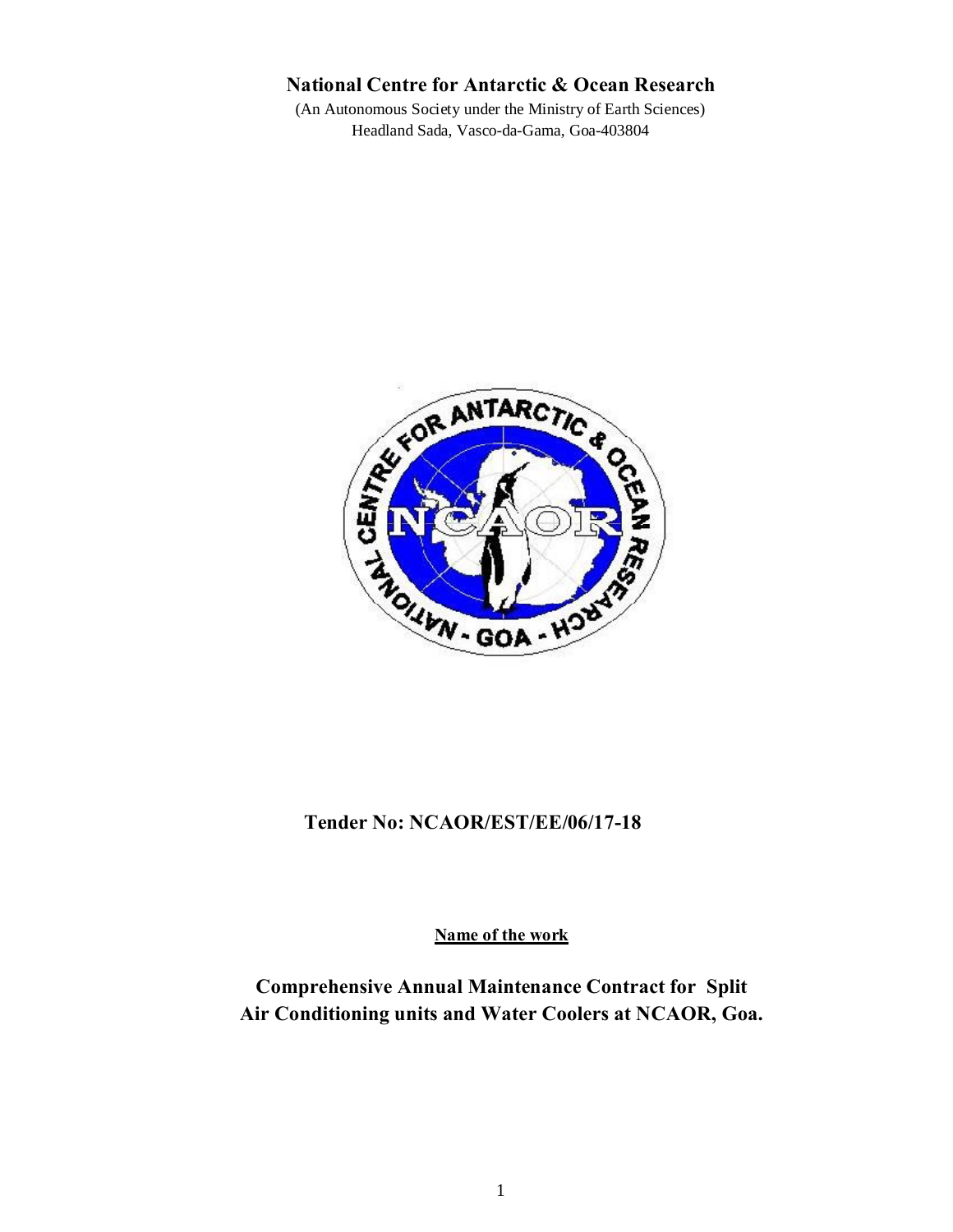#### **National Centre for Antarctic & Ocean Research**

# *(Ministry of Earth Sciences)* **Headland Sada, Vasco-da-Gama, Goa-403804**

# **NOTICE INVITING TENDER**

### **Tender No: NCAOR/EST/EE/06/17-18**

The Director, NCAOR, Goa invites sealed tenders in one cover system, from the contractors of Government/PSU/Reputed Organizations who have executed maintenance contracts of ACs of at least one single AMC of Rs. 8 lakh or above OR two single AMC of Rs. 6 lakh or above OR three single AMC of Rs. 4 lakh or above during last five years ending December 2017.

| <b>Description of work</b>                                           | $EMD$ (Rs.) |  |
|----------------------------------------------------------------------|-------------|--|
| Comprehensive Annual Maintenance Contract for split Air Conditioning | $25000/-$   |  |
| Units and Water Coolers at NCAOR, Goa.                               |             |  |

Tender form can be downloaded from NCAOR website **www.ncaor.gov.in**. Tenders duly completed in all respect should be dropped in the tender box kept in the E[state Section on or b](http://www.ncaor.gov.in/)efore 10.4.2018 up to 11.00 hrs. Tenders will be opened on the same date at 11.30 hrs in presence of tenderers, if any.

Director, NCAOR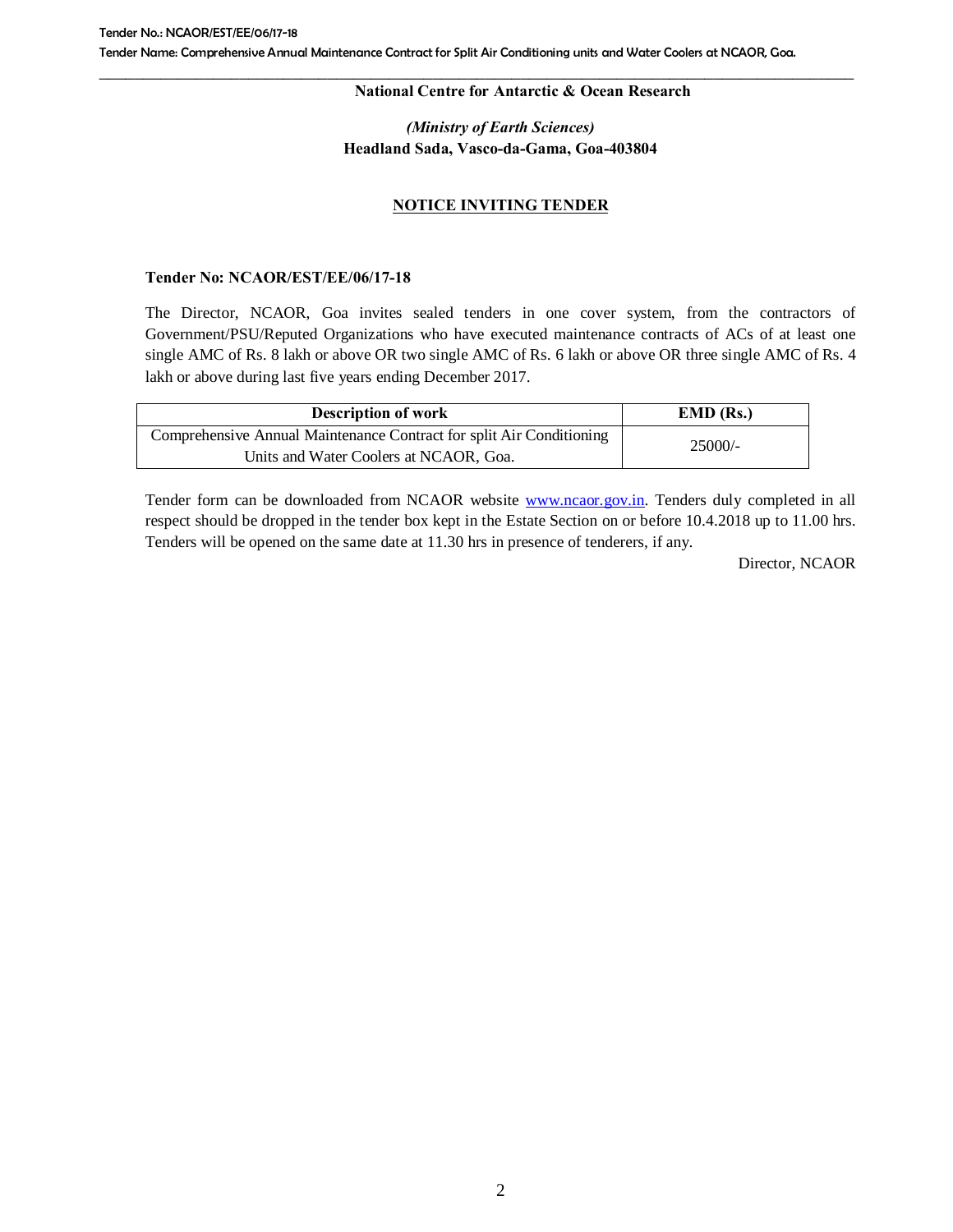**ANNEXURE – I**

## **TERMS AND CONDITIONS OF CONTRACT**

- 1. The Director, NCAOR, Goa invites sealed tenders in one cover system, from the contractors of Government/PSU/Reputed Organizations who have executed maintenance contracts of ACs of at least one single AMC of Rs. 8 lakh or above OR two single AMC of Rs. 6 lakh or above OR three single AMC of Rs. 4 lakh or above during last five years ending December 2017.
- 2. The contractor should have established office in Goa preferably in Vasco da Gama city. (Pl. enclose copy of Light Bill, Telephone Bill of the office)
- 3. The contractor who is either terminated or black listed from any institute or who has been denied / not granted extension of the contract by NCAOR or any other institute for poor/non satisfactory performance is not eligible for this tender.
- 4. Pl enclose with tender document, **Earnest Money Deposit (EMD)** amounting to **Rs. 25000/- (Rupees Twenty five Thousand Only)** in the form of a Demand Draft drawn in favour of **NCAOR,** payable at **Vasco-Da-Gama, Goa**. Tenders received without **EMD** money will be outrightly rejected.
- 5. Entire tender document (signed and Stamped on all pages) should be submitted in a sealed cover, superscribed with the name of the work, date and time of opening. Tenders will be received **upto 11.00 am** on **10.04.2018**  and will be opened at **11.30 am on the same day**. Tenders should be dropped in the tender box kept in the Estate section before the closing date and time indicated. If the tender opening day happens to be a holiday then tenders will be opened on the next working day on the same timings.
- 6. The Contract period is initially for ONE YEAR extendable on yearly basis for a further period of Two Years on the same Rates, Terms & Conditions of the agreement based on the satisfactory performance assessed by NCAOR.
- 7. It is mandatory to quote all items of the price bid. If all items are not quoted then tender is liable for rejection. All pages of the tenders should be signed and stamped by the tenderer.
- 8. Tender submitted shall remain valid for 90 days from the date of opening for the purpose of acceptance and award of work. The extension of validity beyond 90 days from the date of opening shall be by mutual consent.
- 9. The tenderer shall quote rates both in figures and words. He shall also workout the amount for each item of work and writes in both figures and words. On checking if there are differences between the rates quoted by the tenderer in words and figures or in the amount worked out by him, the following procedure shall be followed:
	- · When there is a difference between the rates in figures and in words, the rates, which correspond to the amounts worked out by the tenderer, shall be taken as correct.
	- · When the amount of an item is not worked out by the tenderer or it does not correspond with the rate written either in figure or in words, the rate quoted by the tenderer in words shall be taken as correct.
	- When the rate quoted by the tenderer in figure and in words tallies but the amount is not worked out correctly the rate quoted by the Tenderer shall be taken as correct and not the amount.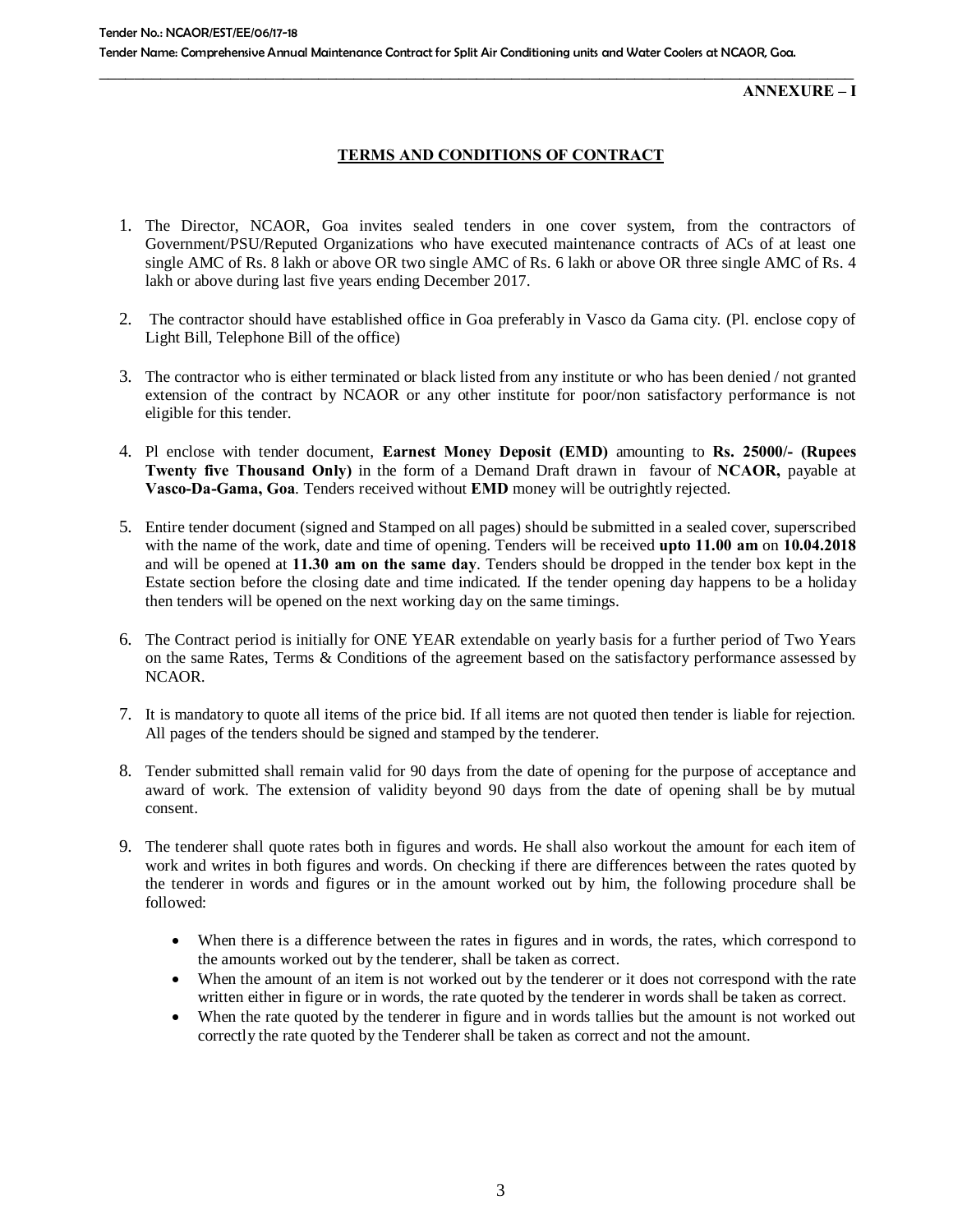10. Before submission of tender, interested tenderer may inspect the site to acquaint himself with the condition in regard to accessibility of site, nature and extent of work, working condition of site and locality including stacking of materials, installations of tools and plants (T&P) etc., conditions affecting accommodations and movement of labour etc. required for the satisfactory execution of work contract. No claim whatsoever on such account shall be entertained by the Employer under any circumstances.

\_\_\_\_\_\_\_\_\_\_\_\_\_\_\_\_\_\_\_\_\_\_\_\_\_\_\_\_\_\_\_\_\_\_\_\_\_\_\_\_\_\_\_\_\_\_\_\_\_\_\_\_\_\_\_\_\_\_\_\_\_\_\_\_\_\_\_\_\_\_\_\_\_\_\_\_\_\_\_\_\_\_\_\_\_\_

- 11. Tenders with conditional prices will be rejected.
- 12. Except writing rates and amount, the tenderer should not write any conditions or make any changes, additions, alterations and modifications in the price schedule of tenders.
- 13. Security Deposit (SD): It is 10% amount of the total contract value. EMD of the successful bidder will be converted into SD. The balance SD amount will be deducted @ 10% from each bill amount of the contractor. SD will be released only after successful completion of the contract period. No interest shall be paid on the Security Deposit. In case of termination of contract, the security deposit shall be forfeited and amount necessary to make up this amount shall be recovered from the contractor under this contract, or any other contract with the Employer.
- 14. The Employer does not bind himself to accept the lowest or any tender and reserves himself the right of accepting the whole or any part of the tender and the tenderer shall be bound to perform the same at the rates quoted.
- 15. The successful bidder shall enter in to a formal contract agreement with NCAOR.
- 16. Tender is liable for disqualification & legal action, if bidder is found to have mislead or furnished false information in the forms / statements / certificates submitted in proof of qualification requirements or record of performance such as abandoning execution of the works, litigation history and or financial failures and or suppression of material facts and information .
- 17. **Checklist :** All bidders are advised to submit tender strictly as per the conditions stipulated in the tender document. Please enclose the following documents with the tender,
	- 1. Covering letter on letterhead of the bidder.
	- 2. EMD in the form of DD
	- 3. Annexure ó IV (EMD details)
	- 4. Annexure 6 V (Particulars of the Tenderer)
	- 5. Annexure 6 VI (Work Completion Proforma), along with self attested copies of work orders & work completion certificates.
	- 6. Annexure 6 IX (Price Bid), with signature  $&$  stamp on all pages
	- 7. True copy of PAN/TAN, GST Registration etc.

All above documents should be submitted in a **Single Sealed Envelope** (Single Bid System) superscribing Name of the Tender, Tender Number, Date of opening & Time and address to The Director, NCAOR, Headland Sada, Vasco-da-Gama, Goa 403804. Tenders duly complete in all respect should be dropped in the tender box kept in the Estate Section of NCAOR on or before the due date & time.

-------------XXXXXXX------------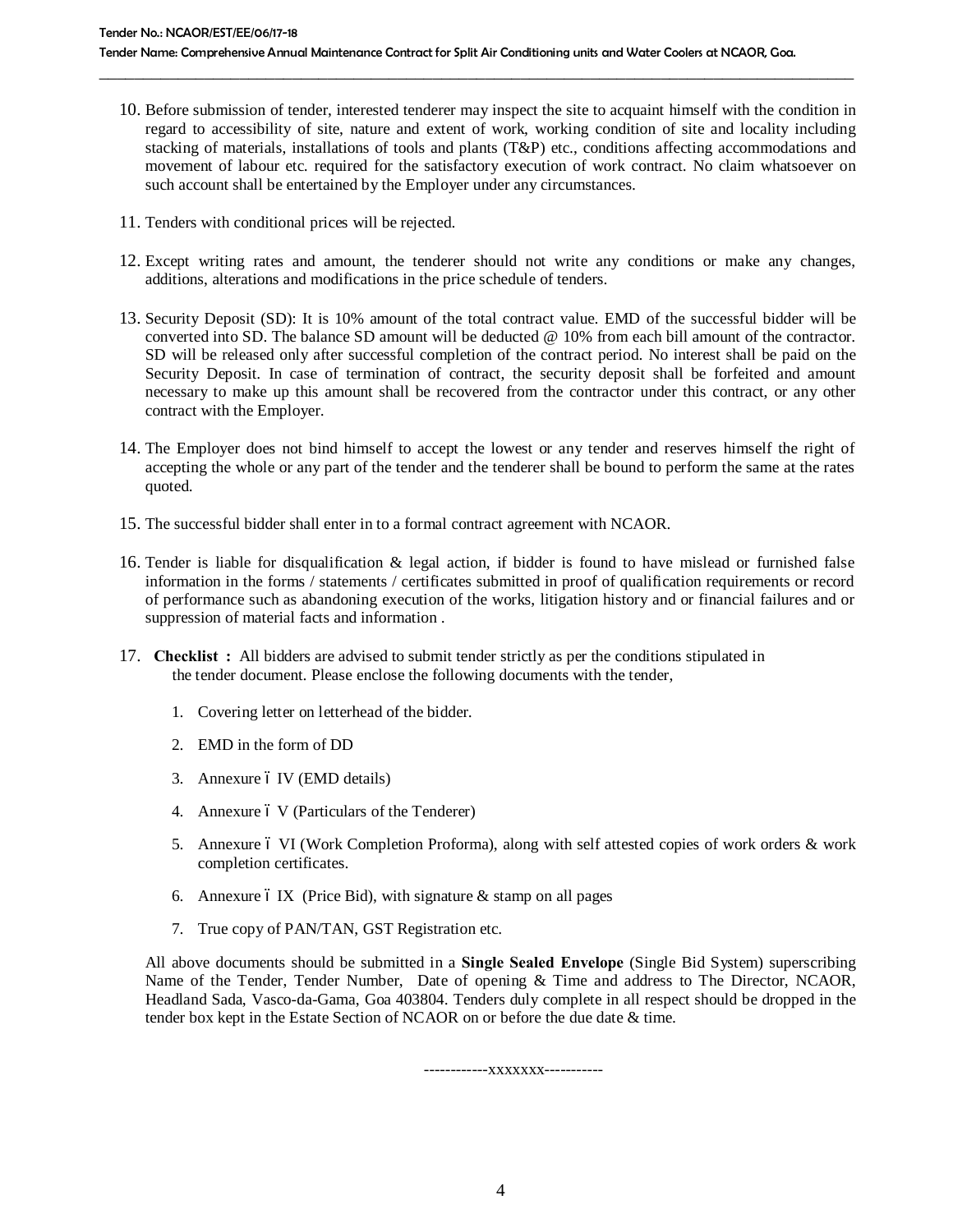**ANNEXURE - II**

## **STANDARD TERMS AND CONDITIONS OF THE CONTRACT**

### **1. INTERPRETATION:**

- a. In construing these conditions the Specifications , the Schedule of Quantities, additional Conditions and Agreement, the following words shall have the meanings herein assigned to them except where the subject or context otherwise requires.
- b. This contract shall comprise of the Articles of Agreement, General Conditions of Contract, Additional Conditions, Scope of Work, the Schedule of Quantities , Specifications, drawings , letter of acceptance of tender and other documents mentioned in the contents sheet attached hereto and including those to which only reference is made herein.

**WORK OR WORKS:** shall mean all work or works defined in schedule of quantities. Specifications and such other work or works as the contractor may be entrusted with for carrying out under this contract.

**EMPLOYER:** shall mean the Director, NCAOR (National Centre for Antarctic & Ocean Research) or any Officer authorized by the Director for the purpose.

**ENGINEER:** shall mean the Engineer designated by the Employer to superintend and perform other duties as indicated in the contract.

**CONTRACTOR:** shall mean the individual or Firm or Company , whether incorporated or not, undertaking the work and shall include the legal personal representative or such individual or the persons composing such Firm or Company or the successors of such Firm or Company and the permitted assignees of such individual or Firm or Firms or Company.

**SITE:** shall mean the site of the contract works including any buildings and erections thereon and any other land adjoining thereto (inclusive) as aforesaid allotted by the Employer or the Engineer for the contractor<sub>os</sub> use.

**COMPENSATION:** shall mean all sums payable by way of compensation under any of the conditions shall be considered as reasonable compensation without reference to the actual loss or damage sustained and whether or not any damage sustained and whether or not any damage shall have sustained.

Words imputing persons include firms and corporations, words imputing the singular only also include the plural and vice versa where the context so required.

The headings are given to the clauses for convenience and they will not limit the meaning or scope of the clauses in any way.

#### **2. CONTRACTOR TO PROVIDE EVERYTHING NECESSARY**

- a. The contractor shall provide at his own cost all materials, (except such materials, if any as may in accordance with the contract, be supplied by the Employer). Plants , tools , appliances, implements, ladders, scaffolding, temporary works etc. requisite for the proper execution of the work whether original, altered or substituted and whether included in the specifications or other documents forming part of the contract or which may be necessary for the purpose of satisfying or complying to the requirements of Engineer, as to any manner as to which under these conditions he is entitled to be satisfied together with carriage therefore to and from the work. The contractor shall also supply without charge the requisite number of persons with means and materials necessary for the purpose of setting out works and counting, weighing and assisting in the measurement or examination at any time and from time to time of the work or materials. Failing his so doing, the same may be provided by the Engineer at the expense of the contractor and the expenses may be deducted from any money due to the contractor under the contract and /or from his Security Deposit.
- b. The Contractor should personally supervise each work till completion or may appoint a qualified Supervisor, pre-approved by the Engineer till the completion of work. No separate supervision charges will be paid.
- c. NCAOR shall provide requisite quantity of water, electricity for carrying out the work free of cost, subject to availability in the NCAOR campus.
- d. The Employer on no account shall be responsible for the expenses incurred by the contractor for anything hired, which the contractor needs to complete the ordered work.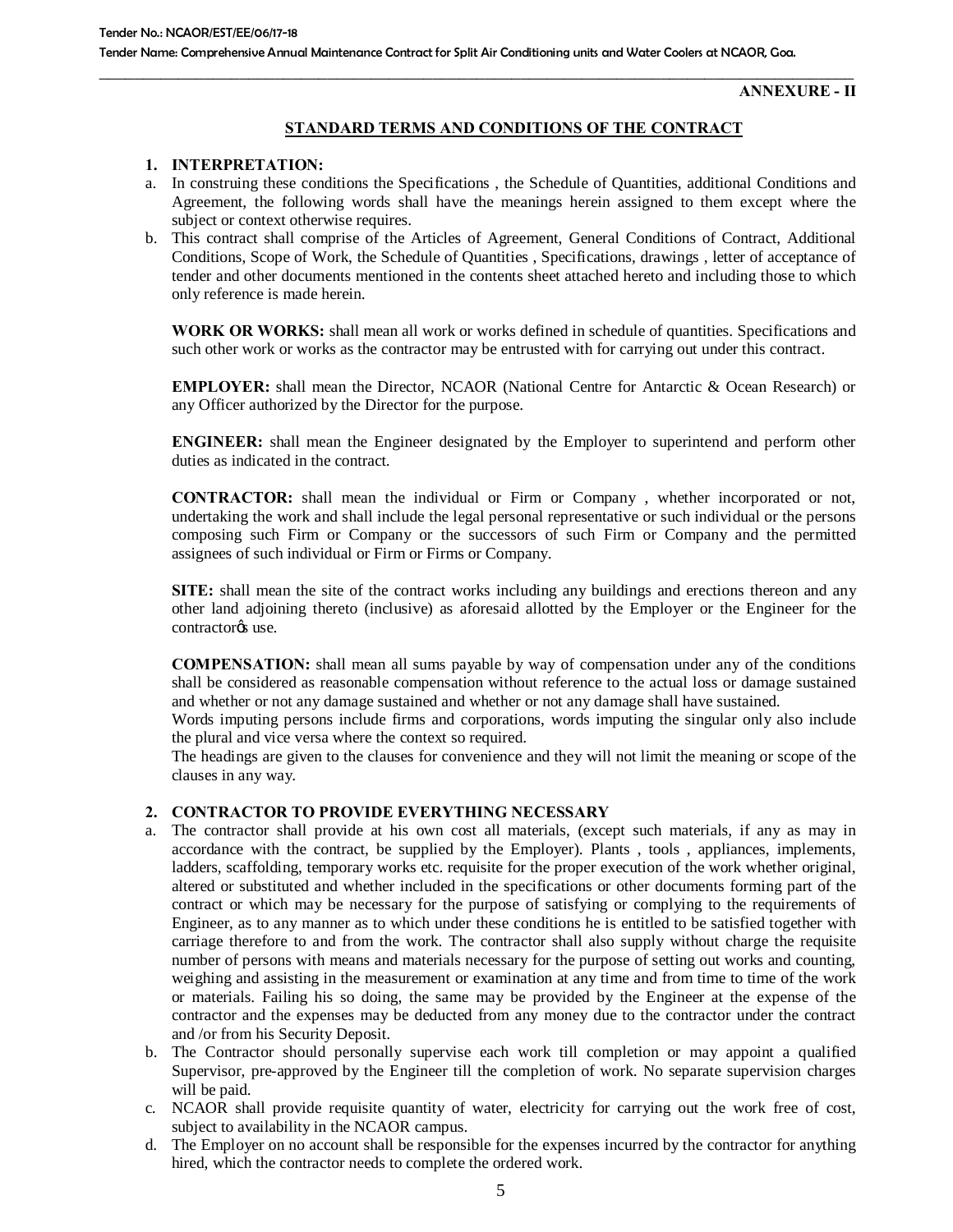## **3. DUTIES & TAXES :**

Rates quoted by the contractor shall include all duties, octroi, toll tax, levies, royalties and all other taxes with respect to this contract. **Goods and Service Tax** (GST) as applicable is to be stated specifically in the prescribed columns of the price bid. In absence of any such stipulation, it will be presumed that rates quoted are inclusive of all taxes and no claim whatsoever in this regard will be entertained later.

## **4. MODE OF PAYMENT**

The Contractor should submit his quarterly bill in duplicate with all details. NCAOR will release the payment to the party within 30 days after satisfactory completion of the entire work. No part payment / advance will be made.

In case of any addition or deletion in the original quantity, payment will be made for the actual quantity serviced during the billing period on pro-rata basis.

## **5. TESTING OF MATERIALS**

The contractor shall provide assistance, instruments, materials, labour and any other arrangement normally required for testing, checking of materials and workmanship as stipulated in the specifications and by statutory authority at his own cost. The Employer has the right to appoint the testing authorities. The contractor shall pay for the cost of test samples, its packing, transportation including testing fees. Failing his so doing the same shall be provided by the Engineer at the expense of the contractor and the expenses may be deducted from any money due to the contractor under the contract and/or from the Security Deposit or proceeds thereof or of a sufficient portion thereof.

## **6. CONTRACTOR'S ENGINEERS/FOREMAN & WORKMEN**

- a. The contractor shall give all necessary personal superintendence during the execution of the work and as long thereafter as the Engineer may consider necessary until the expiration of the Defects Liability Period. The contractor shall employ qualified and competent technicians and as approved by the Engineer. Any directions, explanations, instructions or notices given by the Engineer to such technicians or any other authorized agent shall be held to be given to the contractor.
- b. The contractor shall on the request of the Engineer immediately dismiss from the works any person employed thereon who may in the opinion of the Engineer be unsuitable or incompetent or who may in the opinion of the Employer misconduct himself.

## **7. ACCESS**

- a. The Engineer and the Employer or its representative shall at all reasonable time have free access to the works and /or workshops, factories or other places the materials are being prepared or constructed for the contract and also to any place where the materials are lying or from which they are being obtained and the contractor shall give every facility to them for inspection. Except the representatives of statutory authorities and those mentioned above no other person shall be allowed on the works at any time without the permission of the Engineer.
- b. If any work is to be done at a place other than the site of works, contractor shall obtain written permission of the Engineer.

## **8. VALUATION & PRICE FOR VARIATION**

The Engineer with the approval of the Employer shall have power to make any alterations/omissions/additions and /or substitutions from the original scope & schedule of work, drawings, designs and written instructions and such alterations, omissions, additions, substitutions shall not invalidate the contract and any altered , additional , or substituted work which the contractor may be directed to do, in the manner specified above as part of the work shall be carried out by the contractor on the same conditions in all respects on which he agreed to do the main work.

## **9. FAULTY MATERIALS, WORKMANSHIP & DEFECTS AFTER COMPLETION**

a. The Engineer shall have powers to require the removal from the site of all materials and work , which in his opinion are not in accordance with specifications and in case of default , the Engineer shall be at liberty to employ other persons to remove the same without being answerable or accountable for any loss or damage that may happen or arise to such materials to be substituted thereof and in case of default the Engineer may cause the same to be supplied and all costs which may attend such removal and/or substitution are to be borne by the contractor.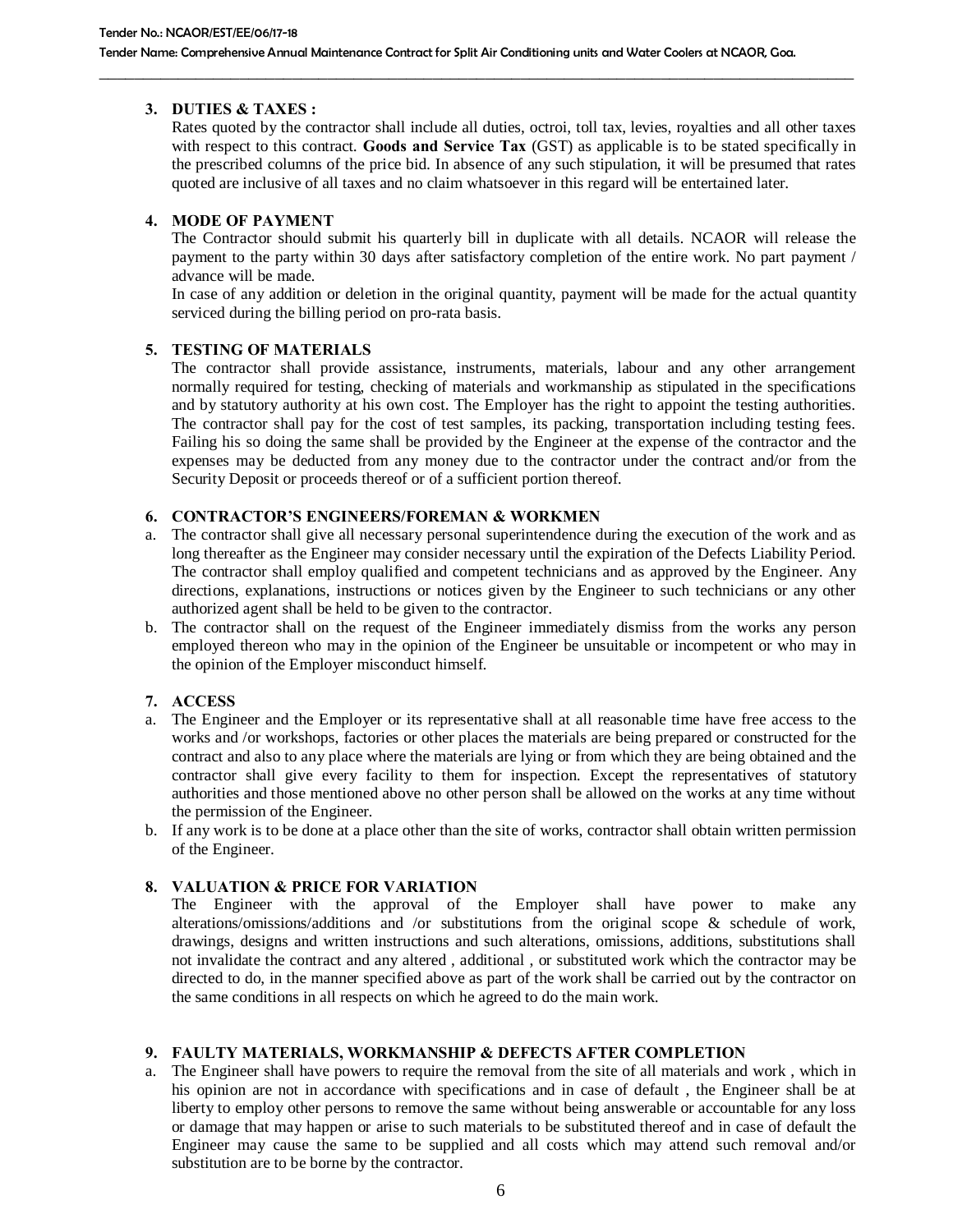b. If the work is not done in accordance with the contract, the Employer may get the defective work rectified from any other outside sources and the expenditure incurred will be recovered from the contractor.

\_\_\_\_\_\_\_\_\_\_\_\_\_\_\_\_\_\_\_\_\_\_\_\_\_\_\_\_\_\_\_\_\_\_\_\_\_\_\_\_\_\_\_\_\_\_\_\_\_\_\_\_\_\_\_\_\_\_\_\_\_\_\_\_\_\_\_\_\_\_\_\_\_\_\_\_\_\_\_\_\_\_\_\_\_\_

c. Provided always that nothing in this clause shall relieve the contractor from his liability to execute the works in all respects in accordance with the terms and conditions of this contract, or from his liability to make good all defects.

### **10. WORKS TO BE OPEN FOR INSPECTION**

All work under or in course of execution or executed in pursuance of the contract shall at all times be open to the inspection and supervision of the Engineer and the contractor shall at all times during the usual working hours, and at all other times the Contractor or his representative should be present on the work site.

## **11. INDEMNIFYING AGAINST DAMAGES TO PERSONS, PROPERTY & STATUTES**

The contractor shall take all precautions to avoid all accidents by exhibiting necessary caution boards day and night, speed limit boards, red flags, red lights and providing barriers. He shall be responsible for all damages and accidents caused due to negligence on his part. No hindrance shall be caused to traffic during the execution of work.

- a. The contractor shall be responsible for all injury to persons, animals or things and for all damage whether such injury or damage arises from carelessness or accident in any way connected therewith. The contractor indemnifies the Employer and holds him harmless in respect of all expenses arising from such injury or damages as aforesaid and also in respect of any award of compensation or damage consequent.
- b. The contractor shall reinstate all damage of every sort mentioned in this clause so as to deliver the whole of the contracted works complete and perfect in every respect and so as to make good and otherwise satisfy all claims for damage as foresaid to the property of third Parties.
- c. The contractor also indemnifies the Employer against all claim which may be made upon the Employer for acts during the currency of this contract by any employee or representative of an employee of the contractor or any sub-contractors, employed by him for any injury to or loss of life of such employees or for compensation payable under any law for the time being in force to any workmen or to the representative of any deceased or incapacitated workmen.
- d. The Employer shall be at liberty and is hereby empowered to deduct the amount of any damages compensation costs charges and /or expenses arising or occurring from or in respect of any such claim and/or damages as aforesaid from any sum or sums due or to become due to the contractor or security deposit.
- e. The contractor shall indemnify the Employer against any action claim or proceedings relating to infringement or use of any patent or design or any alleged patent or design rights and shall pay any royalties which may be payable in respect of any article or part thereof included in the contract. In the event of any claims made under or action brought against the Employer in respect of any such matters as aforesaid the contractor shall be immediately notified thereof and the contractor shall be at liberty at his own expense to settle any dispute or to conduct any litigation that may arise there from provided that the contractor shall not be liable to indemnify the Employer if the infringement of the : patent or design of any alleged patent or design right is the direct result of an order passed by the said Employer or his authorized representative.

## **12. IN CASE OF DEATH OF CONTRACTOR**

Without prejudice to any of the rights or remedies under this contract, if the contractor dies the Employer shall have the option of terminating the contract without any compensation to the contractor.

#### **13. COMPLIANCE TO LABOUR LAWS**

The contractor shall comply with all the provisions of the Minimum Wages Act,1948. Contract Labour (Regulation and Abolition)Act,1970 and rules and orders framed there under and other labour laws affecting contract labour and the rules and orders framed there under that in force from time to time. NCAOR will not take any responsibilities towards any injury or compensation etc.

#### **14. RENEWAL/TERMINATION OF THE CONTRACT**

a. The contract period is Twelve months extendable on yearly basis for a further period of Two years with the same rate & same terms & conditions of the agreement based on the satisfactory performance assessed by NCAOR.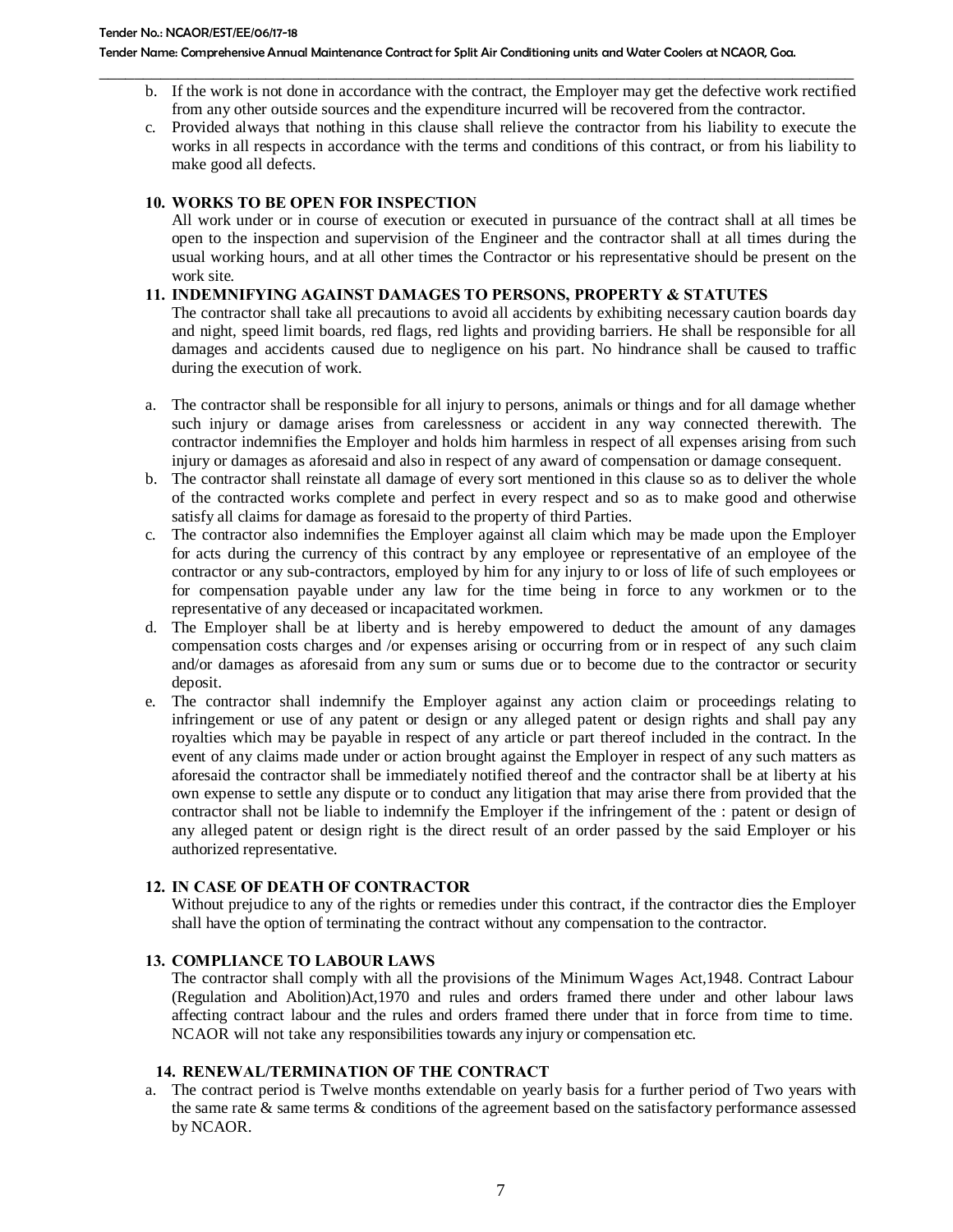b. If the Contractor is found to be not performing satisfactorily during the course of the contract period, or refuses to do any part of the work or becomes bankrupt then NCAOR shall terminate the contract at any stage with a short notice. In case of termination of the contract by Employer for any reason, entire security deposit will be forfeited.

\_\_\_\_\_\_\_\_\_\_\_\_\_\_\_\_\_\_\_\_\_\_\_\_\_\_\_\_\_\_\_\_\_\_\_\_\_\_\_\_\_\_\_\_\_\_\_\_\_\_\_\_\_\_\_\_\_\_\_\_\_\_\_\_\_\_\_\_\_\_\_\_\_\_\_\_\_\_\_\_\_\_\_\_\_\_

- c. At any point of time during the contract period if any malafide intention of the contractor is observed or if any fake, misleading information is submitted by the contractor then the contract will be terminated immediately & security deposit will be forfeited.
	- **15. PENALTY CLAUSE :** The contractor shall strictly monitor that all ACs & water coolers under AMC are functional all the times. A non functional AC or water cooler has to be made functional maximum within two working days. Otherwise, 0**.**5% of the quarterly bill amount will be levied as fine for a delay of each day, subject to a maximum of 10% of the total quarterly bill amount. Even though, if incomplete work is not completed within 3 weeks, the contract will be terminated without any liability
	- **16.STATUTORY VARIATION:** In case of any increase or decrease in the taxes and duties subsequent to the Contractor's offer during the contract period then the Contractor can claim the difference by submitting documentary evidence, in case of increase. And if any decrease in the taxes or duties takes place then benefit will have to be passed on to the Employer.
	- **17. POST TENDER CORRESPONDENCE / ENQUIRIES:** Any correspondence or enquiry subsequent to opening of the bids is not desirable, if the same is indulged into, it will be considered for disqualifying the tender. The Tenderer will be required to abstain from pursuing / canvassing the matter, directly or indirectly with any Officers of NCAOR, as otherwise the same would also amount to disqualification of the tender. However, bidder can ask their queries in writing regarding bidding conditions, bidding process prior to the bid opening and/ or rejection of its bid, reason for rejecting a tender after opening of bids.
	- **18. CLARIFICATIONS FROM BIDDERS:** To assist the process of examination, evaluation and comparison of bids, the Employer may ask all the bidders or any bidder individually for clarification, if any, of their bids, including breakdown of unit rates and price. The request for clarification and the response should be in writing, but no change in the price or substance of the bid will be sought, offered or permitted, except as required to confirm the correction of arithmetical errors discovered by the Employer in the course of scrutiny.
	- **19. SETTLEMENT OF DISPUTES/ARBITRATION:** The decision of the Director, NCAOR shall be final and binding for any dispute whatsoever. All questions, disputes or differences whatsoever which may at any time arise between the parties to this agreement touching the agreement or subject matter thereof, arising out of or in relation there to and whether as to construction or otherwise shall be referred to the decision of the Sole Arbitrator, appointed by the Director of NCAOR and the decision of the said Arbitrator shall be final and binding upon the parties.
	- **20. RIGHT TO CANCEL TENDER/WORK ORDER:** In case of strike, accident or any other unforeseen conditions causing stoppage of work, NCAOR reserves the right to cancel and/ or modify the tender / work order without any liability for any compensation and / claim or any description.
	- **21. JURISDICTION:** All questions, disputes or differences arising under out of or in connection with the Tender / Contract if concluded shall be subject to the exclusive jurisdiction of the court under whose jurisdiction the place from which the tender / Acceptance of tender is issued, is situated i.e.Goa.

I/ We have read all the Terms and Conditions above carefully and agree to it.

Signature of Tenderer **Company's Round Seal** 

-------xxxx--------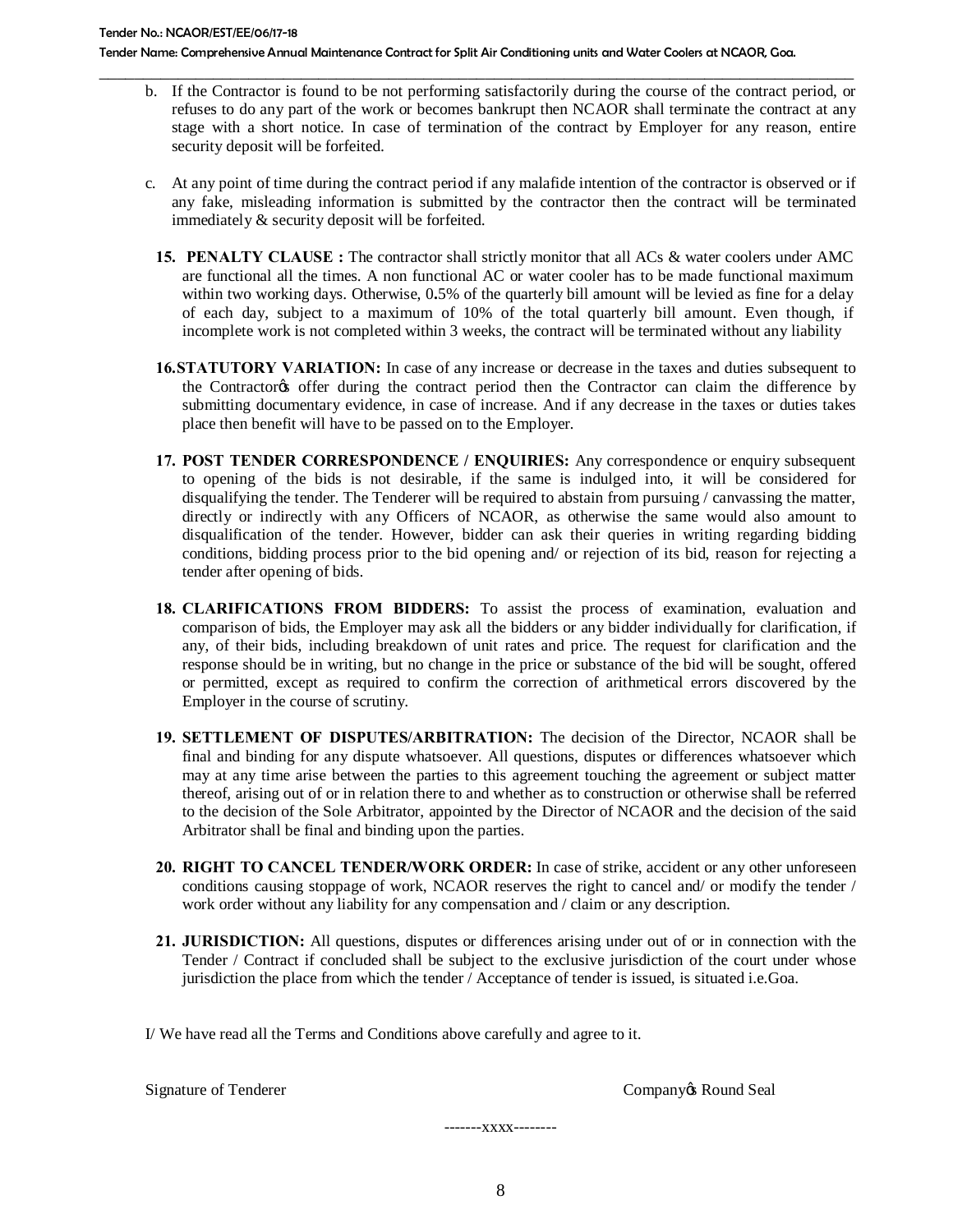# **ANNEXURE-IV**

# **EMD DETAILS**

I /we have enclosed,

A crossed DD No………………………………. dated……………….. ……………

of Rs. í í í í í í í í í í í í í í í f arawn in favour of NCAOR payable at

Vasco-da-Gama, Goa towards **EMD.**

**Name & Signature of the Tenderer with seal:**

**Date:**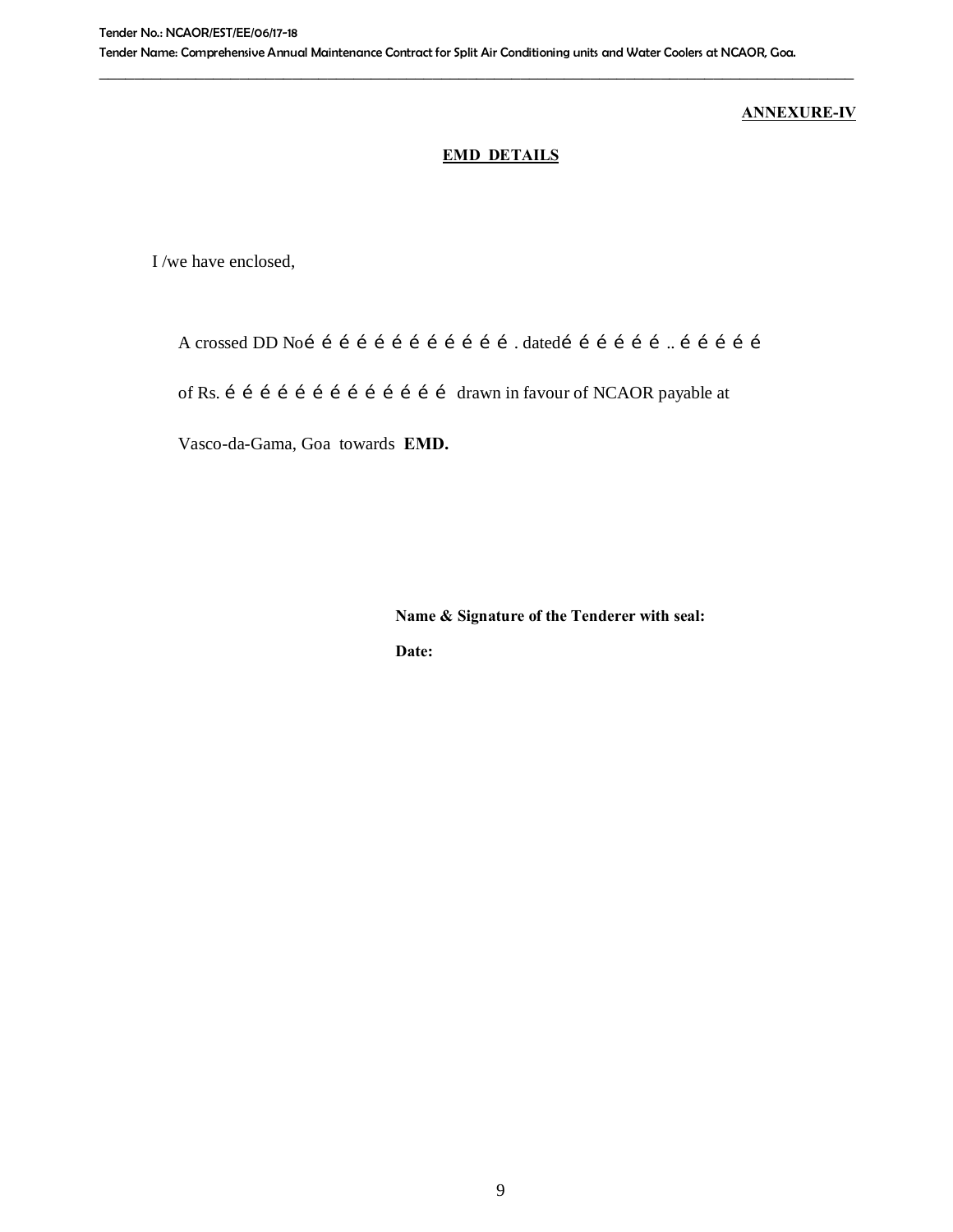# **PARTICULARS OF THE TENDERER**

\_\_\_\_\_\_\_\_\_\_\_\_\_\_\_\_\_\_\_\_\_\_\_\_\_\_\_\_\_\_\_\_\_\_\_\_\_\_\_\_\_\_\_\_\_\_\_\_\_\_\_\_\_\_\_\_\_\_\_\_\_\_\_\_\_\_\_\_\_\_\_\_\_\_\_\_\_\_\_\_\_\_\_\_\_\_

**ANNEXURE –V**

| 1. Name of the Tenderer                                                                                                                           |                                                                                    |  |  |  |
|---------------------------------------------------------------------------------------------------------------------------------------------------|------------------------------------------------------------------------------------|--|--|--|
| 2. Main Office Address                                                                                                                            |                                                                                    |  |  |  |
| 3. Goa Office Address                                                                                                                             |                                                                                    |  |  |  |
| (Pl. enclose copy of Electricity Bill/Telephone Bill etc. of Goa address as a proof of establishment)                                             |                                                                                    |  |  |  |
|                                                                                                                                                   |                                                                                    |  |  |  |
| $(b)$ Telephone No. $(s)$                                                                                                                         |                                                                                    |  |  |  |
| $(c)$ Fax No.                                                                                                                                     |                                                                                    |  |  |  |
| (d) E-mail Address                                                                                                                                | (E-mail address should be provided which will be used for official correspondence) |  |  |  |
|                                                                                                                                                   |                                                                                    |  |  |  |
|                                                                                                                                                   |                                                                                    |  |  |  |
| Registration Valid up to date :                                                                                                                   | (Please enclose copy)                                                              |  |  |  |
| 5. PAN No. of the quoted Firm / Tenderer :_________________________________(Please enclose copy)                                                  |                                                                                    |  |  |  |
|                                                                                                                                                   |                                                                                    |  |  |  |
| (Please enclose copy of registration number)                                                                                                      |                                                                                    |  |  |  |
| 9. Have you ever terminated/Black Listed by any organization :<br>YES / NO                                                                        |                                                                                    |  |  |  |
| 10. Have you ever denied/not granted extension of contract<br>by NCAOR or any other institute for poor/non satisfactory performance :<br>YES / NO |                                                                                    |  |  |  |

*Name & Signature of the Tenderer with seal :*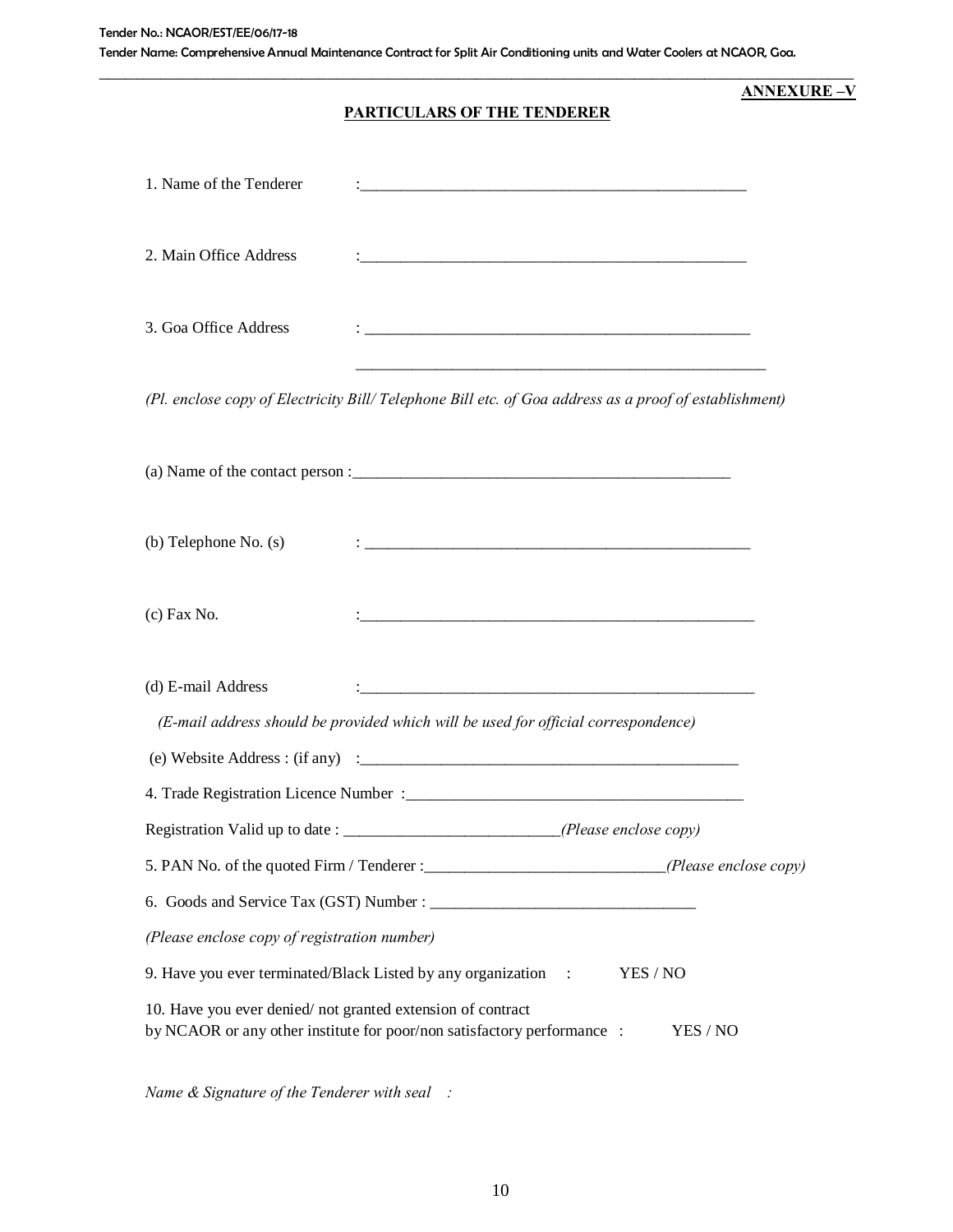**ANNEXURE –VI**

## **WORK COMPLETION PROFORMA**

Pl. provide the details of maintenance work of at least one single AMC of Rs. 8 lakh or above OR two single AMC of Rs. 6 lakh or above OR three single AMC of Rs. 4 lakh or above during last five years ending December 2017. Copies of Work Orders & Work Completion Certificates to be enclosed as proof.

| Sr.<br>No. | <b>Name of Work</b> | Date of<br>Commencement<br>of work | Date of<br>Completion<br>of work | <b>Total Value</b><br>of Work | Name of<br>Organization/<br><b>Authority under</b><br>whom work is done |
|------------|---------------------|------------------------------------|----------------------------------|-------------------------------|-------------------------------------------------------------------------|
|            |                     |                                    |                                  |                               |                                                                         |
|            |                     |                                    |                                  |                               |                                                                         |
|            |                     |                                    |                                  |                               |                                                                         |
|            |                     |                                    |                                  |                               |                                                                         |
|            |                     |                                    |                                  |                               |                                                                         |
|            |                     |                                    |                                  |                               |                                                                         |

**Name & Signature of Tenderer with Seal:**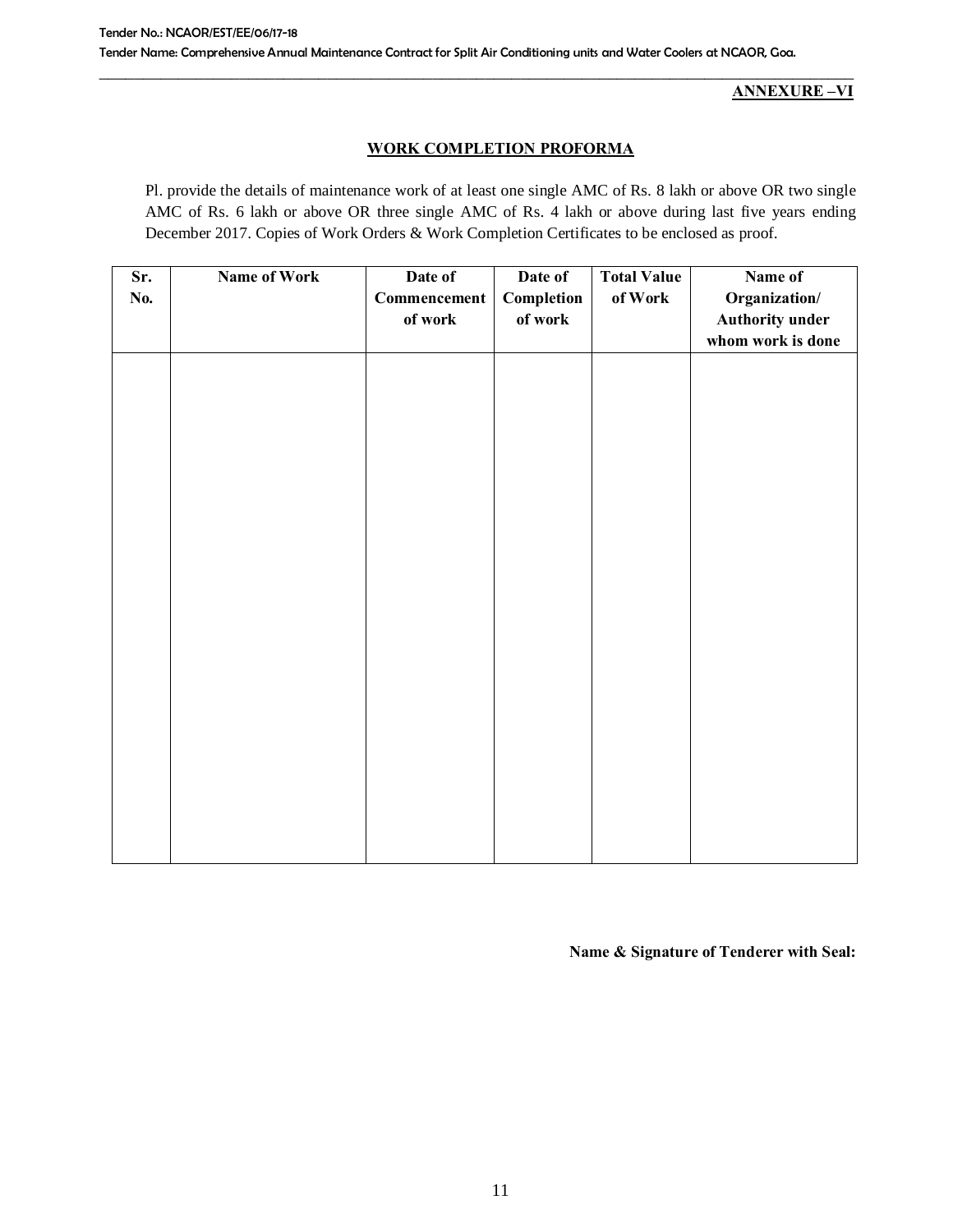#### **ANNEXURE –VII**

## **TERMS & CONDITIONS OF WORKS**

\_\_\_\_\_\_\_\_\_\_\_\_\_\_\_\_\_\_\_\_\_\_\_\_\_\_\_\_\_\_\_\_\_\_\_\_\_\_\_\_\_\_\_\_\_\_\_\_\_\_\_\_\_\_\_\_\_\_\_\_\_\_\_\_\_\_\_\_\_\_\_\_\_\_\_\_\_\_\_\_\_\_\_\_\_\_

- 1. Office The contractor should have established office in Goa, preferably in Vasco city with contact details like landline phone numbers, mobile numbers, email-Id, etc.
- 2. Daily Visit 6 The Contactor or his technician should visit NCAOR on daily basis on all working days as per the time fixed by the Engineer.
- 3. Contact Phone Numbers & Contact persons The Contractor should provide alternate telephone numbers & name of the Contact persons. The Contact person should be in reach & available at any given time on all working days.
- 4. Call attendance The Contractor or his technician should attend the complaint within 24 hrs. from the time of launching of complaint.
- 5. Comprehensive Contract The Contract is Comprehensive Maintenance Contract which includes supply & installation of compressors, contactors, all major- minor electrical & mechanical parts, consumables, wear & tear items, coils, relays, gas filling, lubricants etc.
- 6. Material All material to be used/replaced should be brand new. The materials shall be brought as supplied by the manufacturer and got approved by Engineer before being used on the work. All materials used shall be as per specifications and ISI marked where ever applicable. ISI marking referred to latest BIS code as published by Bureau of Indian Standards.
- 7. Maintenance Tools The contractor should have all materials and maintenance tools/equipments like Vacuum pump, Air Blower, Multimeter with Clamp meter (AC & DC), Electrical Testers, Spanners, Adjustable spanner, Ring spanners, Pipe range, Hammers, screw drivers, cutting pliers, nose pliers, tube cutter, cleaning brush, Allen key set, Gas charging line with gauge, Gas cylinder for charging gas, flaring tool set, Brazing torch with cylinder, Brazing rods etc. and other necessary safety items.
- 8. Repairs All repairs should be made at the NCAOR premises as much as possible. In case any part has to be taken outside NCAOR for repair, then the same should be taken by a written request against issuance of necessary gate pass. The contractor shall replace/return the parts within two working days.
- 9. Tender Quantity The tendered quantity is not a fixed quantity & there may be variation up to  $\pm 10\%$ during the contract period, however the contractor will have to execute the contract work with the same rates, terms & condition. There may be addition or deletion in the quantity as per the requirement and payment will be made on pro-rata basis for the actual number of ACs / Water Coolers serviced during the quarterly billing period.
- 10. Service Records All air conditioner split/multi split units should be serviced regularly as per the schedule. For each unit (AC  $&$  Water cooler) there should be a separate service report card with unit details. The service details should be recorded in the service report card and usergs/Engineergs signature to be taken for every visit of servicing, replacement of faulty parts etc. The Service report cards shall verified for the billing purpose.
- 11. Performance of the Contractor 6 (a) The contractor workers must maintain discipline and proper dress code during their visit to NCAOR. (b) On the expiry of the contract all the units covered under C-AMC should be handed over to NCAOR in good working condition. (c) If the Contractor is found to be not performing satisfactorily during the course of the contract period, or refuses to do any part of the work or becomes bankrupt then NCAOR shall terminate the contract at any stage with a short notice.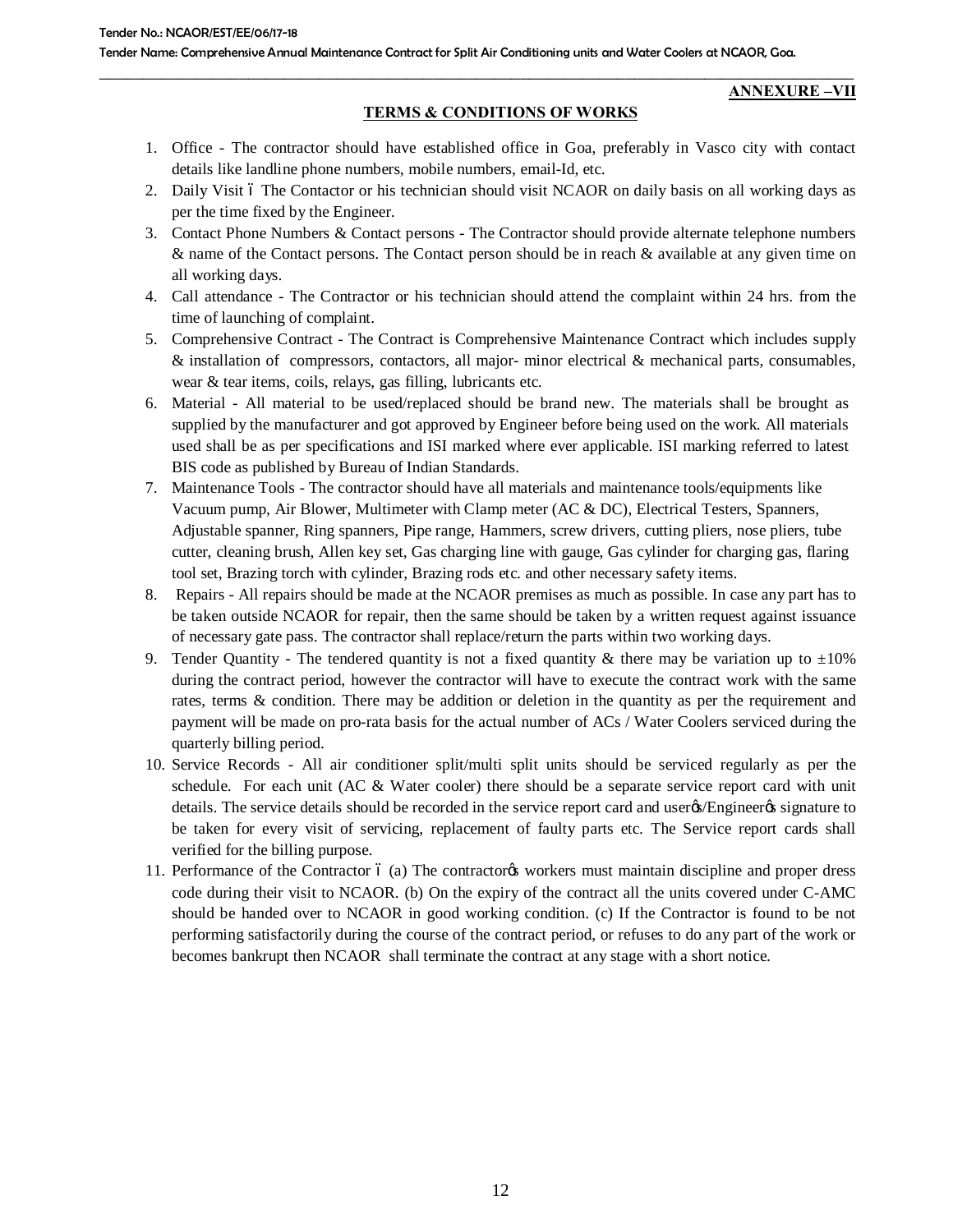#### **ANEXURE - VIII**

#### **SCOPE OF WORK**

- 1. **Air Conditioning units:** The ratings of the AC units are 1TR, 1.5TR & 2TR of different makes & installed at different years.
	- a) The comprehensive maintenance includes routine servicing of airoconditioning units. The contractor should service all the ACs units tri-monthly i.e four times a year as per the procedure given below. Routine servicing also includes repairs and replacement of materials or parts wherever required. This service will also include transportation, tools, materials, labour charges etc.
	- b) The Contract is Comprehensive Maintenance Contract which includes supply  $\&$  installation of Compressors, Contactors, Condensers, all major- minor electrical & mechanical parts, consumables, wear & tear items, coils, relays, gas filling, lubricants etc.
	- C) Air Conditioners complaint attendance. The complaint regarding non-functioning of any AC should be attended within 24 hours and rectify the same within next 24 hours maximum.

#### **Work to be done at the time of each servicing of the air conditioning unit :**

Each service shall consist of:

- · Checking general functioning of all the equipment of split/multi split units (indoor and outdoor units)
- · Cleaning evaporator and condenser coil, pre filters, drain pipe and water strainers, if required.
- · Lubricating motors and fans and checking equipment like Compressor, fan motors starters, wherever applicable.
- · Inspection/adjusting refrigerant controls.
- Attending to minor breakdown calls, as and when called upon by you.
- Servicing includes overhauling, descaling of condensers, attending to major breakdowns, supply of spares, material, filters, and refrigerant gas.
- · Checking of correct refrigerant levels and if found low, repair any leaks before adding further gas.
- Checking the Motor Amps and keep the record of the same.
- · Checking thermostat and condenser operation, in case of failure repair work to be carried out and make functional.
- · Checking of indoor, outdoor coils, drain pipe for any blockage for avoiding major breakdown.
- · Checking all electrical fitting tightness, outdoor unit vibration control if any etc.
- 2. **Water Coolers:** The storage capacity of water coolers are 40 ltrs. & 80 Ltrs of different makes.
	- a) The comprehensive maintenance includes routine servicing of Water Coolers. The contractor should service all the Water Coolers bi-monthly i.e six times a year as per the procedure given below. Routine servicing also includes repairs and replacement of materials or parts wherever required. This service will also include transportation, tools, materials, labour charges etc.
	- b) Water Coolers complaint attendance. The complaint regarding non-functioning of any Water Coolers should be attended within 24 hours and rectify the same within next 24 hours maximum

#### **Work to be done at the time of each servicing of the water cooler unit**

Each service shall consist of:

- · Water cooler and filter cartridges needs to be cleaned once in month.
- · Checking of indoor drain pipe for any blockage for avoiding major breakdown.
- · Checking all electrical fitting tightness, compressor tightness etc.
- · Checking the Motor Amps and keep the record of the same.
- · Checking of correct refrigerant levels and if found low, repair any leaks before adding further gas.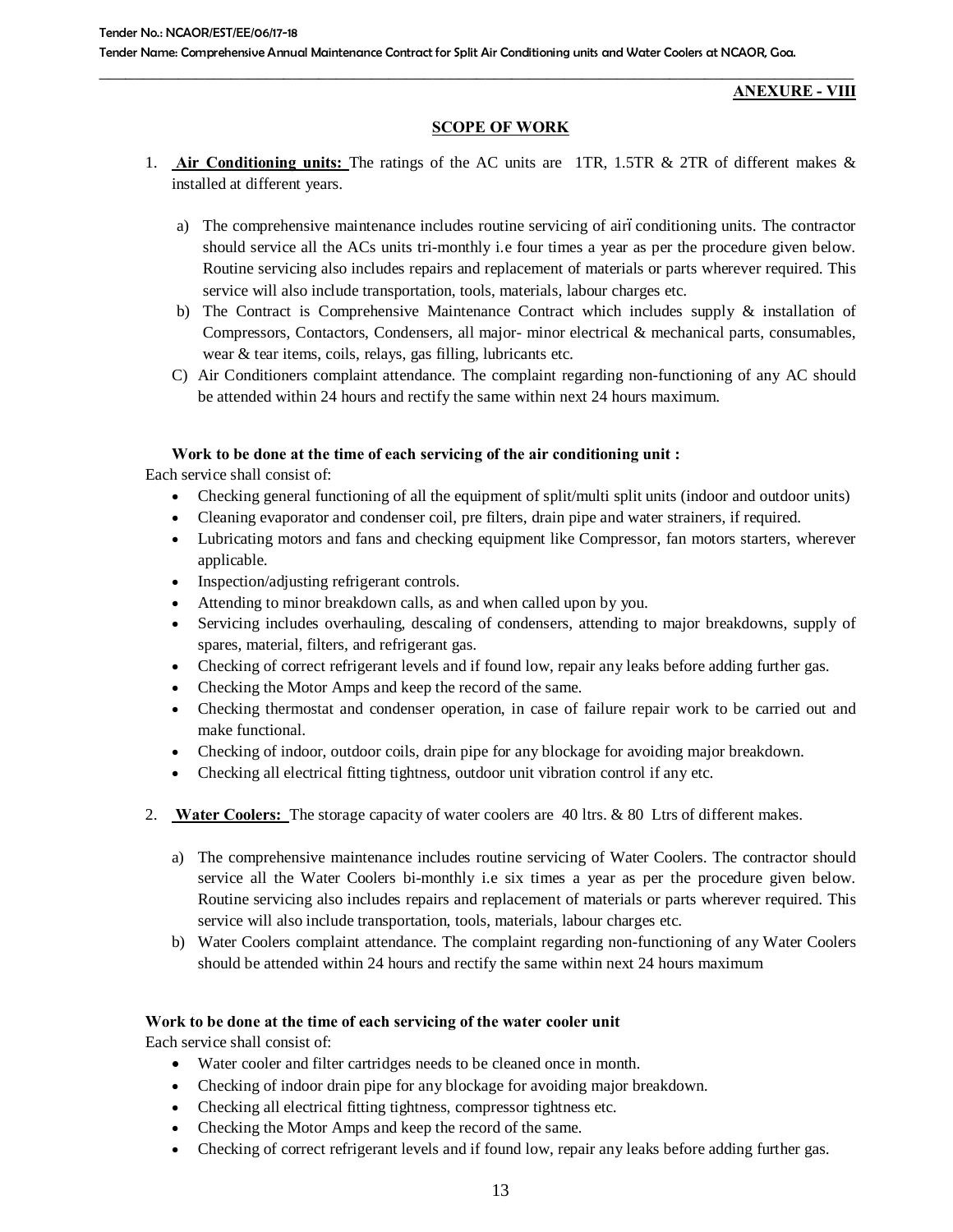· Cleaning of storage water tank, cleaning of inlet and outlet pipes, rectifying any leakages if any.

It is a Comprehensive Maintenance Contract & Contractor shall provide the following without any additional cost,

- · Replacement of defective/worn out parts with new or serviceable parts based on our assessment. All parts should be branded and new.
- · Contract includes free replacement of compressor during the contract period.
- · Repairing of equipment at site/service station as and when necessary.
- · De-scaling of condensers, chemical cleaning of evaporator coils, replacement of pre-filters, only once; if required during the contract period.
- · Refilling of refrigerant gas.
- · Compulsory painting of all outdoor units with anti corrosive paint as per the existing colour once in a year to avoid rusting.
- · Replacing damaged taps of water cooler.

The above is a general list of items however, the Contractor shall provide all items, spares etc. necessary to make ACs & water coolers functional under this contract.

**……..xxxx………**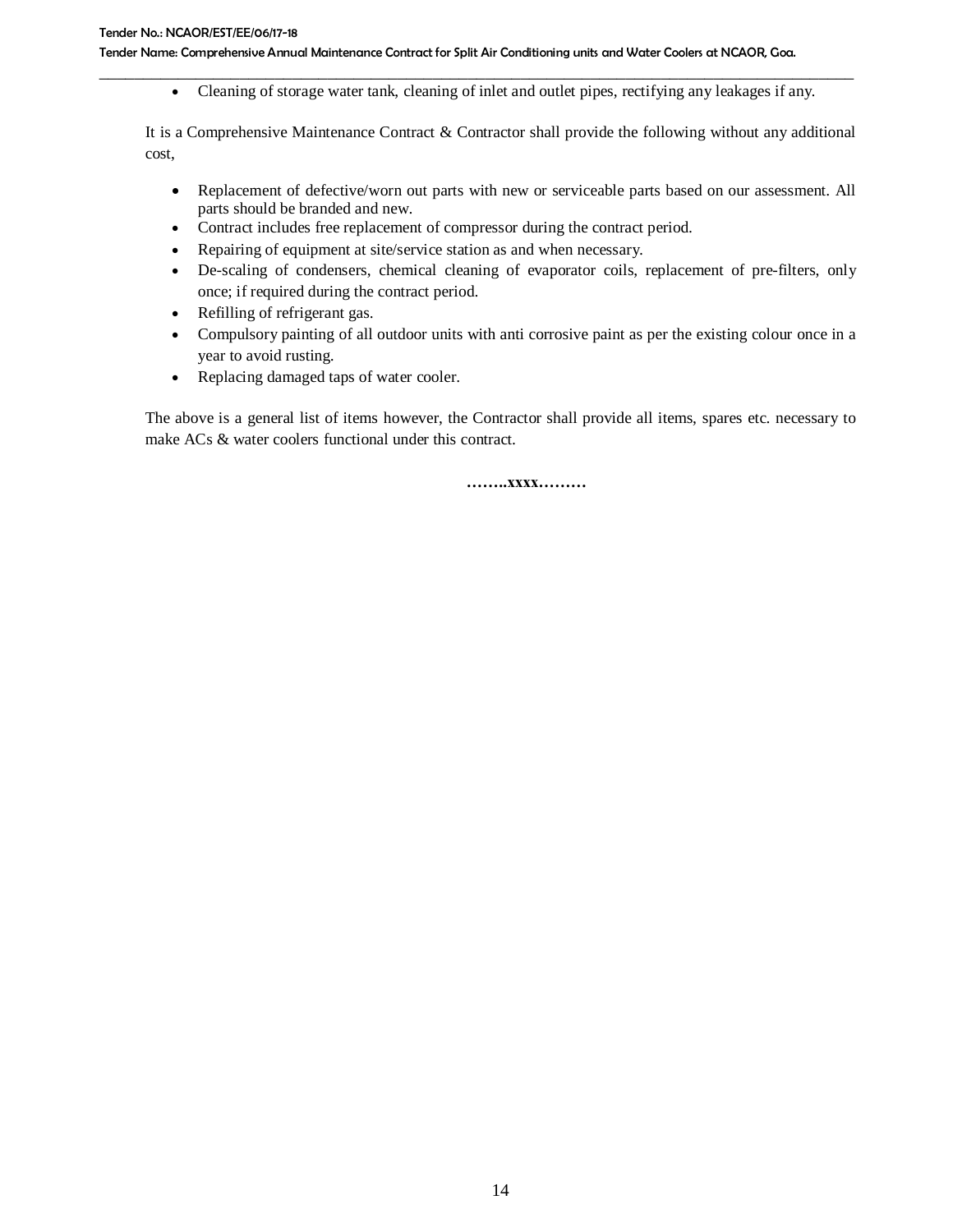# **ANEXURE –IX**

# **SCHEDULE OF RATES (PRICE BID)**

# *(Only RATE in words and figures. Amount in figures)*

| Sr.            | Description                 | <b>Ton</b>                             | Quantity        | Rate                | <b>Amount</b> |  |  |
|----------------|-----------------------------|----------------------------------------|-----------------|---------------------|---------------|--|--|
| N <sub>0</sub> | (Comprehensive<br>$AMC$ of) | capacity                               | (Nos.)          | (Rs.)               | (Rs.)         |  |  |
| $\overline{1}$ | Split AC                    | 1.0                                    | 01              |                     |               |  |  |
|                | Rate in words:              |                                        |                 |                     |               |  |  |
| $\sqrt{2}$     | Split AC                    | 1.5                                    | 110             |                     |               |  |  |
|                | Rate in words:              |                                        |                 |                     |               |  |  |
| $\overline{3}$ | Split AC                    | 2.0                                    | 37              |                     |               |  |  |
|                | Rate in words:              |                                        |                 |                     |               |  |  |
| $\overline{5}$ | <b>Water Coolers</b>        | Storage<br>capacity<br>40-80<br>litrs. | $\overline{08}$ |                     |               |  |  |
|                | Rate in words:              |                                        |                 |                     |               |  |  |
| $\mathbf{A}$   | <b>Sub Total (Rs):</b>      |                                        |                 |                     |               |  |  |
| $\overline{B}$ |                             |                                        |                 |                     |               |  |  |
| $\overline{C}$ | Other Charges (if any):     |                                        |                 |                     |               |  |  |
| ${\bf D}$      |                             |                                        |                 | <b>GRAND TOTAL:</b> |               |  |  |